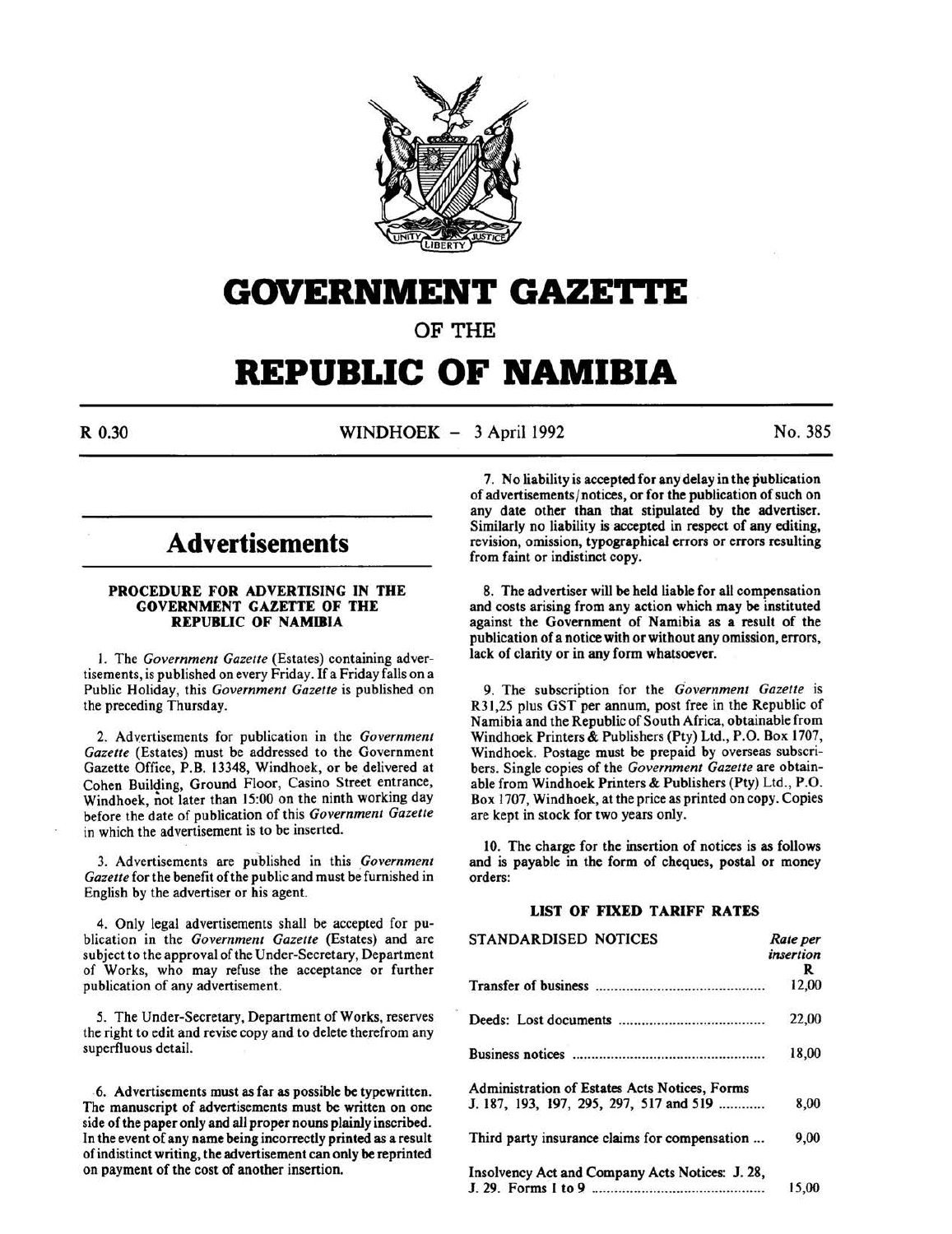-

| $N.B.$ - Forms 2 and 6 - additional statements<br>according to word count table, added to the basic<br>traffic.<br>traffic.<br>$u_{11}$<br>$\mathbf{y}^{\star}$<br>$\tilde{\epsilon}$ is               |        |
|--------------------------------------------------------------------------------------------------------------------------------------------------------------------------------------------------------|--------|
| Change of name (two insertions)                                                                                                                                                                        | 108,00 |
| Naturalisation notices (including a reprint for the                                                                                                                                                    | 8,00   |
| Unclaimed moneys $-$ only in the Government<br>Gazette, closing date 15 January (per entry of                                                                                                          | 3,00   |
|                                                                                                                                                                                                        | 18,00  |
|                                                                                                                                                                                                        | 8,00   |
| NON-STANDARDISED NOTICES                                                                                                                                                                               |        |
| Company notices:                                                                                                                                                                                       | R      |
| Short notices: Meetings, resolutions, offers of<br>compromise, conversions of companies, voluntary<br>windings-up, et.: closing of members' registers<br>for transfer and/or declarations of dividends |        |
|                                                                                                                                                                                                        | 40,00  |
| Declaration of dividends with profit statements,                                                                                                                                                       | 90,00  |
| Long notices: Transfers, changes in respect of<br>shares or capital, redemptions, resolutions, volun-                                                                                                  | 120,00 |

|                                                   | 40,00  |  |
|---------------------------------------------------|--------|--|
| Liquidators' and other appointees' notices        | 25,00  |  |
| SALES IN EXECUTION AND OTHER PUBLIC SALES:        |        |  |
|                                                   | 65,00  |  |
| Public auctions, sales and tenders:               |        |  |
|                                                   | 22,00  |  |
|                                                   | 54,00  |  |
|                                                   | 82,00  |  |
| <b>ORDERS OF THE COURT:</b>                       |        |  |
| Provisional and final liquidations or sequestra-  |        |  |
| tions                                             | 50,00  |  |
| Reduction or change in capital mergers, offers of |        |  |
|                                                   | 120,00 |  |
|                                                   |        |  |
| Judical managements, curator bonis and similar    |        |  |
|                                                   | 120,00 |  |
|                                                   | 15,00  |  |
| Supersession and discharge of petitions (J. 158)  | 15,00  |  |

II. The charge for the insertion of advertisements other than the notices mentioned in paragraph 10 is at the rate of R3,00 per em double column. (Fractions of a em must be calculated as a em).

12. No advertisements shall be inserted unless the charge is prepaid. Cheques, drafts, postal or money orders must be made payable to the Under-Secretary, Department of Works, Private Bag 13348, Windhoek.

#### FORM J 187

#### LIQUIDATION AND DISTRIBUTION ACCOUNTS IN DECEASED ESTATES LYING FOR INSPECTION

In terms of section 35(5) of Act 66 of 1965, notice is hereby given that copies of the liquidation and distribution accounts (first and final, *unless otherwise stated)* in the estates specified below will be open for the inspection of all persons interested therein for a period of 21 days (or shorter or longer if *specially stated)* from the date specified or from the date of publication hereof, whichever may be the later, and at the offices of the Master and Magistrates as stated.

Should no objection thereto be lodged with the Master concerned during the specified period, the executors will proceed to make payments in accordance with the accounts.

451/91 SCHLEIFF Micahel (Michael) 620211 01 0049 9, Farm Burgsdorff-Höhe, district Maltahöhe. Maltahöhe, Windhoek. Standard Bank Namibia Ltd., (Registered Bank), Trustee Branch, P.O. Box 2164, Windhoek.

451/91 SCHLEIFF Micahel (Michael), 620211 01 0049 9, Farm Burgsdorff-Hohe, district Maltahohe. Supplementary. Maltahohe, Windhoek. Standard Bank Namibia Ltd., (Registered Bank), Trustee Branch, P.O. Box 2164, Windhoek.

8/92 GERAGHTY Catharina Jacoba, 020327 01 0001 3, Otjiwarongo. Otjiwarongo, Windhoek. Standard Bank Namibia Ltd., (Registered Bank), Trustee Branch, P.O. Box 2164, Windhoek.

444/91 ENGELBRECHT Barend Jacobus, 260614 01 0006 9, Usakos. Louisa Susanna Engelbrecht, 330303 01 0036 I. Usakos, Windhoek. First National Trust, P.O. Box 448, Windhoek.

495/91 BEZUIDENHOUT Coenraad Johannes Hermanus, 160911 01 0003 1, Usakos. Nellie Joan Bezuidenhout, 270718 01 0009 3. Usakos, Windhoek. First National Trust, P.O. Box 448, Windhoek.

464/91 BRODMANN Erich Karl, 080615 01 0005 I, Windhoek. Karoline Ernstine Brodmann, 110705 01 0003 9. Windhoek, Windhoek. First National Trust, P.O. Box 448, Windhoek.

35/92 FROMKE Gunter Horst, 331009 01 0004 4, No. 39 Von Falckenhausen Street, Windhoek. Windhoek, Windhoek. First National Trust, P.O. Box 448, Windhoek.

492/91 VAN DER COLFF Adriaan Michael, 100917 01 0005 1, Outjo. Outjo, Windhoek. First National Trust, P.O. Box 448, Windhoek.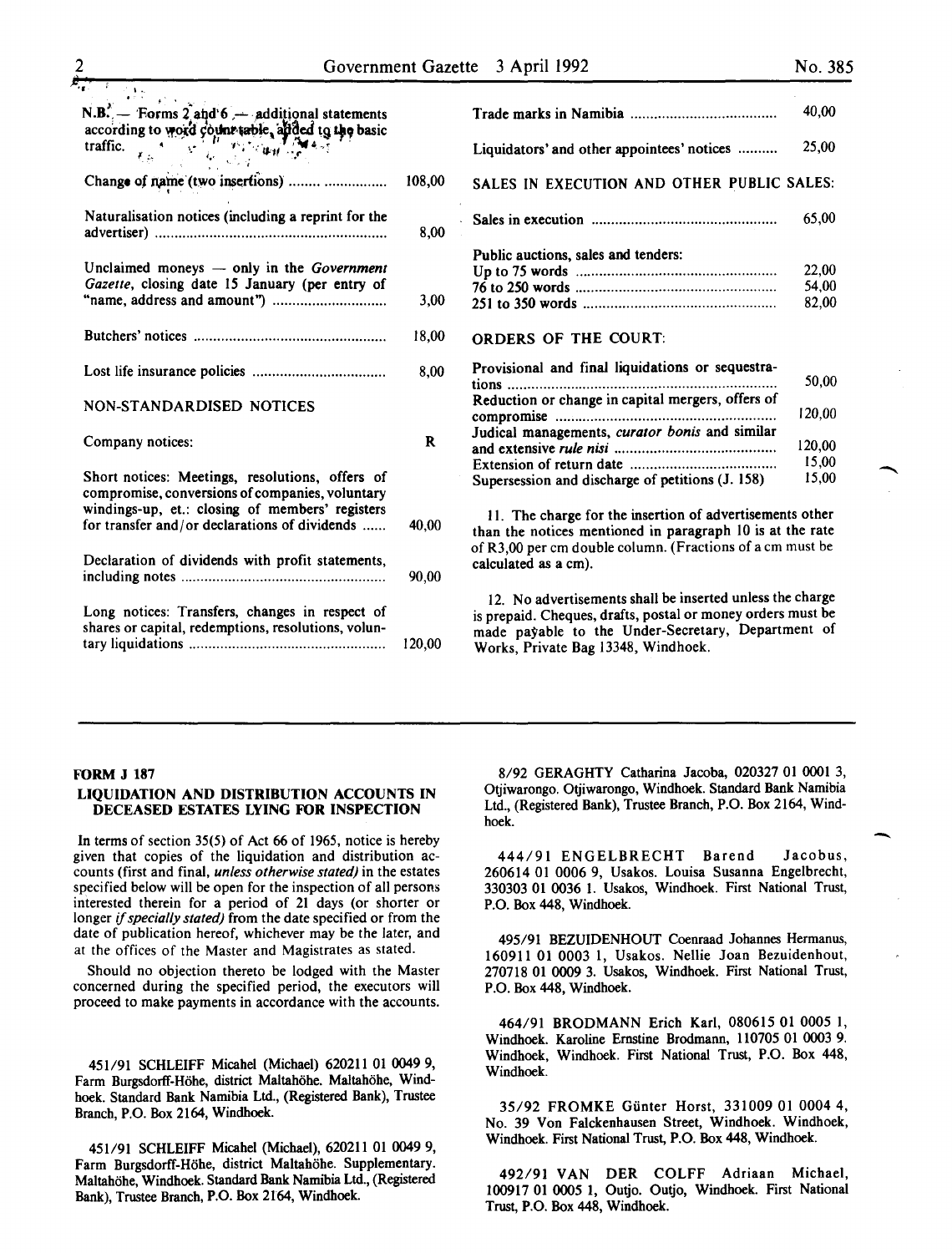397/91 FOURIE Christiaan Jacobus, 161217 01 0002 2, Farm Altdorn, District Karasburg. Johanna Maria Visagie Fourie (born Nel), 190131 01 0006 6. Karasburg. J.M.V. Fourie, Eksekutriese, p/a Rissik & Cox, P.O. Box 8, lOde Laan, Karasburg.

542/91 OBERHOLZER Martha Helena Johanna, 190122 01 0004 3, Gobabis. Bernardus Johannes Oberholzer' 160202 01 0001 9. Gobabis, Windhoek. Standard Bank Namibia Ltd., (Registered Bank), Trustee Branch, P.O. Box 2164, Windhoek.

469/91 MULLER Richard Karl, 170108 01 0007 0, Swakopmund. Swakopmund, Windhoek. Standard Bank Namibia Ltd., (Registered Bank), Trustee Branch, P.O. Box 2164, Windhoek.

3/92 VAN VUUREN Stephen, 580323 01 0037 0, No. 8 Albatros Street, Windhoek. Helena Catharina Johanna Dorethea van Vuuren. Windhoek, Windhoek. Bank Windhoek Ltd., (Estate and Trust Department), P.O. Box 15, Windhoek.

39/92 LOVELL Victor Claude, 430206 01 0013 4 Windhoek. Windhoek. Mr. K. Nieft, c/o Keller & Neuhaus Trus~ Co. (Pty) Ltd., P.O. Box 156, Windhoek.

148/91 DE BEER Leon, 670118 01 0018 5, No. 13 Mozart Street, Windhoek. Windhoek. G.J. Ligthelm, c/o Dr. Weder, Kruger & Hartmann, P.O. Box 864, Windhoek.

531/91 LENSING Petrus Ralph, 310125 01 0001 9, Farm Brikwa No. 635, district Gobabis. Johanna Petronella Lensing (born Marais), 370326 01 0003 2. Gobabis, Windhoek. K.S. Dannhauser, P.O. Box 210, Gobabis.

#### FORM J 193

#### NOTICE TO CREDITORS IN DECEASED ESTATES

All persons having claims against the estates mentioned below are hereby called upon to lodge their claims with the executors concerned, whithin 30 days (or otherwise as indicated) calculated from the date of publication hereof. The information is given in the following order: Estate number, surname and christian names, date of birth, identity number, last address, date of death; surviving spouse's names, surname, date of birth and identity number; name and address of executor or authorised agent, period allowed for lodgement of *claims* if *other than 30 days.* 

547/91 VAN DER MERWE Johannes Martinus, Windhoek, 24 December 1927, 271224 01 0018 8, Okahandja, 6 November 1991. First National Trust, P.O. Box 448, Windhoek.

14/92 ROXIN Reinhild, Windhoek, 29 January 1930, 300129 01 0011 5, Swakopmund, 5 December 1991. First National Trust, P.O. Box 448, Windhoek.

58/92 SCHIDLOWSKI Leopold Eduard Friederich Windhoek, 21 March 1928, 280321 01 0006 0, Otavi, 16 December 1991. Christa Maria Ingeborg Schidlowski. First National Trust, P.O. Box 448, Windhoek.

73/92 LOHMANN Felix Henry, Windhoek, 18 February 1916, 160218 01 0011 7, No. 3 Thorer Street, Windhoek, 21 January 1992. First National Trust, P.O. Box 448, Windhoek.

111/92 MULLER Magdalena Petronella, Windhoek, 3 October 1947, 471003 01 0016 3, No. 17 Herzinger Street, Klein Windhoek, 27 January 1992. Theodor Albert Miiller, 25 August 1939, 390825 01 0016 8. First National Trust, P.O. Box 448, Windhoek.

125/92 SCHMIDT Heinrich Erich Christoph, Windhoek, 12 November 1911, 111112 01 0010 7, Windhoek, 24 February 1992. Mr. Klaus Nieft, Agent for the Executrix, c/o Keller & Neuhaus Trust Co. (Pty) Ltd., P.O. Box 156, Windhoek.

11/91 KRUGER Petrus, Windhoek, 19 January 1940, 400119 08 0006 6, 759 Block A, Rehoboth, Namibia, 19 December 1990. Johanna Kruger, 6 October 1949, 491006 02 0003 0. Lorentz & Bone, P.O. Box 85, Windhoek.

76/92 WIESE (born Scherz) Irmgard Clara Elisabeth Kiithe, Windhoek, 12 January 1901,010112 01 0009 9, Susanne Grau Heim, Windhoek, 29 January 1992. Desmond O'Neil Mathews, 3rd Floor, SWABS Building, P.O. Box 82, Windhoek. Trust and Mining Company (Pty) Ltd., P.O. Box 82, Windhoek.

#### FORM 1

#### APPOINTMENT OF TRUSTEES AND LIQUIDATORS AND PROOF OF CLAIMS IN SEQUESTRATED ESTATES OR COMPANIES BEING WOUND UP

Pursuant to sections 40(3), 56(3) and 77 of the Insolvency Act, 1936, sections 129, 179 and 182 of the Companies Act, 1973, notice is hereby given that the persons mentioned below have been appointed trustees or liquidators, as the case may be and the persons indebted to the estates or companies are required to pay their debts to them forthwith unless otherwise indicated.

Meetings of creditors or contributories of the said estates or companies will be held on the dates and at the times and places mentioned below, for proof of claims against the estates or companies, for the purpose of receiving the trustees' or liquidators' reports as to the affairs and conditions of the estates or companies and for giving the trustees or liquidators directions concerning the sale or recovery of any parts of the estates or assets of the companies or concerning any matter relating to the administration thereof.

The particulars are given in the following order: Number of estate/company; name and description of estate/company; name and address of trustee or liquidator and date, hour and place of meeting and period within which debt must be paid, if this is not to be done forthwith.

Wl5/91 Insolvent Estate P.J. Botes. I.R. McLaren, Trustee, Investment Trust Co. (Pty) Ltd., P.O. Box 21204, Windhoek. 22 April 1992 at 10:00 at the office of the Master of the High Court, Windhoek. Second Meeting. Investment Trust Co. (Pty) Ltd., P.O. Box 21204, Windhoek.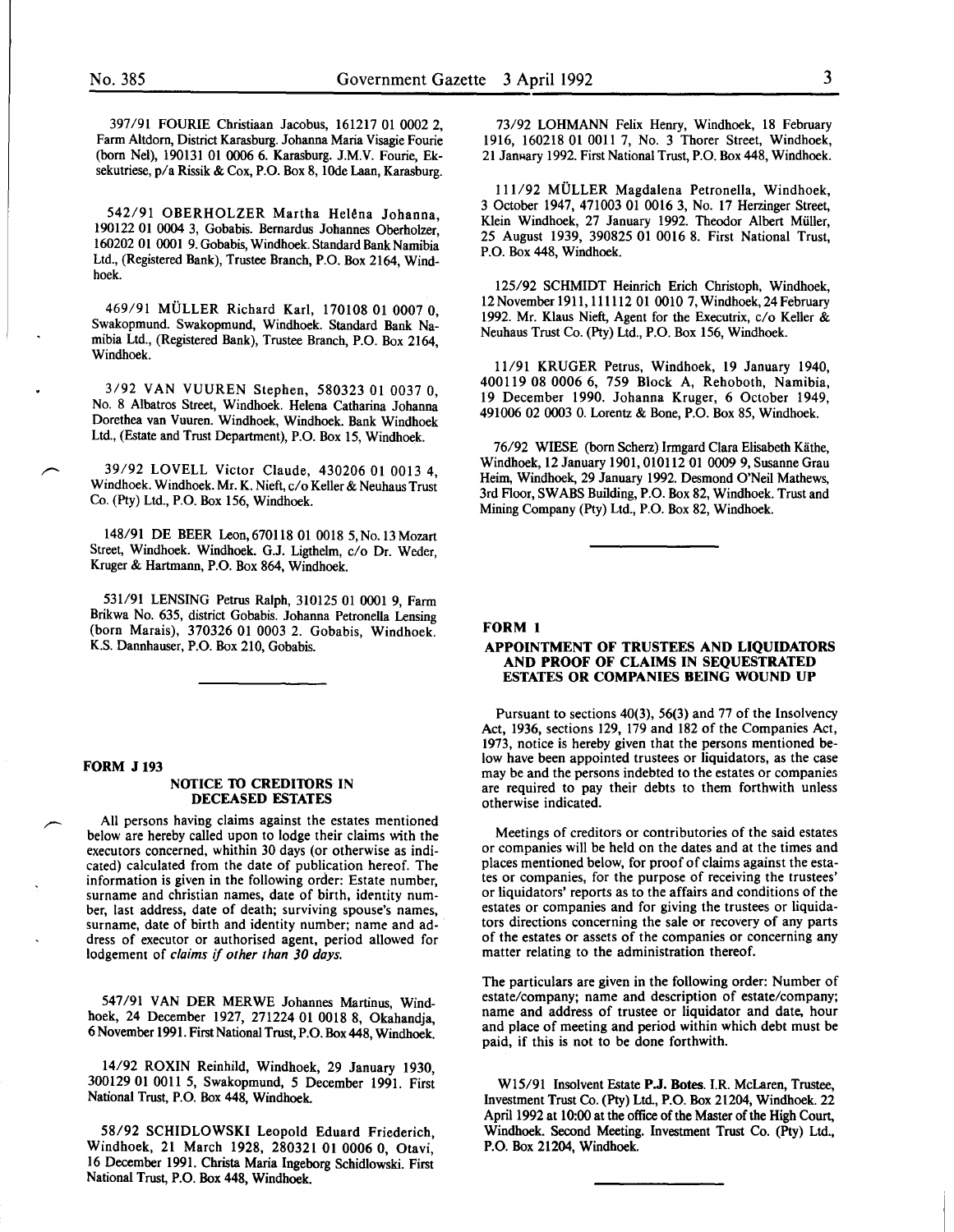$\overline{\phantom{a}}$ 

FORM 2

#### MEETING OF CREDITORS IN SEQUESTRATED ESTATES OR COMPANIES BEING WOUND UP

Pursuant to section 41 and 42 of the Insolvency Act, 1936, section 179 and 182 of the Companies Act, 1926, and section 339 and 366 of the Companies Act, 1973, notice is hereby given that a meeting of creditors will be held in the sequestrated estate or companies being wound up mentioned below, indicating the number of estate/company: the name and description of estate/company; the date, hour and place of meeting and the purpose of meeting.

Meetings in a place in which there is a Master's Office, will be held before the Master; elsewhere they will be held before the Magistrate.

Wl2/91 Windhoek Observer (Pty) Ltd. (In Liquidation). 15 April 1992 at 10:00 at the office of the Master of the High Court, Windhoek. Special Meeting, proof of further claims. Investment Trust Co. (Pty) Ltd., P.O. Box 21204, Windhoek.

#### FORM 4

#### LIQUIDATION ACCOUNTS AND PLANS OF DISTRIBUTION OR CONTRIBUTION IN 3EQUESTRATED ESTATES OR COMPANIES BEING WOUND UP

Pursuant to section 108(2) of the Insolvency Act, 1936, section 136(2) of the Companies Act, 1926, and section 406(3) of the Companies Act, 1973, notice is hereby given that the liquidation account and plans of distribution or contribution in the estates or the companies mentioned below will lie open for inspection by creditors or contributories at the offices of the Master and the Magistrates stated therein, for a period of 14 days, or for such a period as stated therein, from the dates mentioned below or from the date of publication hereof, whichever may be the later date.

Wl4/90 Insolvent Estate Kephas Gariseb, f.t.a. Pick and Pay, Khorixas. Second and Final Liquidation and Distribution Account. At the office of the Master of the High Court, Windhoek and the Magistrate, Magistrate's Office, Khorixas, for a period of 14 days as from the 3rd April 1992. I.R. McLaren, Trustee, Investment Trust Co. (Pty) Ltd., P.O. Box 21204, Windhoek.

W4/91 Insolvent Estate C.J.H. Diedericks. Second Liquidation and Distribution Account. At the office of the Master of the High Court, Windhoek for a period of 14 days as from the 3rd April 1992. Investment Trust Co. (Pty) Ltd., P.O. Box 21204, Windhoek.

#### 'FORM 5

#### PAYMENT OF DIVIDENDS AND COLLECTION OF CONTRIBUTIONS IN SEQUESTRATED ESTATES FOR COMPANIES BEING WOUND UP

The liquidation accounts and plans of distribution or contribution in the sequestrated estates or companies being wound up, as the case may be, mentioned below having been confirmed on the date therein mentioned, notice is hereby given, pursuant to section 113(1) of the Insolvency Act, 1936, section 139(2) of the Companies Act, 1926, and section 409(2) of the Companies Act, 1973, that dividends are in the course of payment or contributions are in the course of collection in the said estates or companies as set forth below and that every creditor liable to contribution is reauired to pay to the trustee or liquidator the amount for which he is liable at the address mentioned below.

Wl2/91 Windhoek Observer (Pty) Ltd. (In Liquidation). 23 March 1992. No dividends to concurrent creditors. First Liquidation and Distribution Account. I.R. McLaren, Liquidator, Investment Trust Co. (Pty) Ltd., P.O. Box 21204, Windhoek.

Wl7/91 Nambel (Pty) Limited (In voluntary liquidation). 10 March 1992. Dividend paid. W.P.V. Oosthuizen, KPMG Peat Marwick Namibia, P.O. Box 30, Windhoek, Namibia.

#### **NOTICE**

In the Estate of the late GERHARDUS MARTHINUS STEYN, Identity number 080926 01 003 8, of the Farm Moedoorwin, district Outjo, who died on 20 October 1991.

Notice is hereby given that all persons having claims against the above estate are requested to lodge them with the undersigned within 30 (thirty) days of the publication of this notice.

THUS DONE AND SIGNED AT KAMANJAB this 7th day of March 1992.

G.M. STEYN (EXECUTOR) P.O. Box 17 Kamanjab

#### NOTICE OF TRANSFER OF BUSINESS

Take Notice that after fourteen (14) days of publication of this Notice, application will be made to the Trading Licences Court, Karasburg, for the transfer of the General Dealer's licence held by HANS JOACHIM WALTER EBERHARD who trades at Plot No. 73, Kalkfontein Street, Karasburg, under the name and style of SUIDELIKE DIENS to DIRK JOHANNES SILVER who will trade under the same name and style at the same address.

SIGNED at KARASBURG on this 13th day of March 1992.

RISSIK & COX ATTORNEYS FOR APPLICANT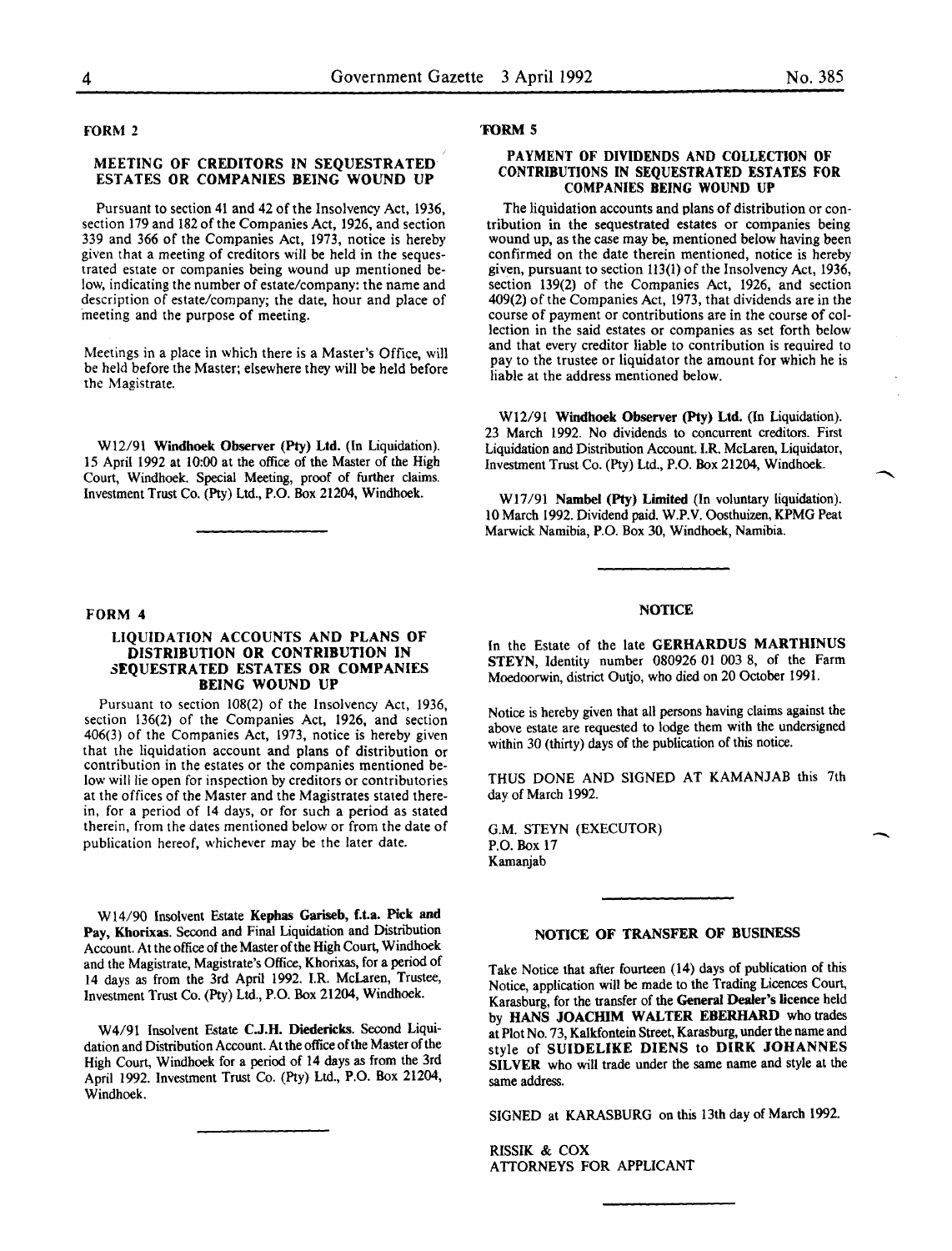# NOTICE OF CONVERSION OF PUBLIC COMPANY

(In terms of Section 26 of the Companies Act 1973, as amended)

#### CONVERSION OF THE PUBLIC COMPANY STYLED: SARUSAS DEVELOPMENT CORPORATION LIMITED

into

#### A PRIVATE COMPANY STYLED: SARUSAS DEVELOPMENT CORPORATION (PROPRIETARY) LIMITED

NOTICE IS HEREBY GIVEN of the intention of SARU-SAS DEVELOPMENT CORPORATION LIMITED (a public company) to convert itself into a private company styled SARUSAS DEVELOPMENT CORPORATION (PRO-PRIETARY) LIMITED.

In terms of the intended conversion, full compliance with all the requirements of the Companies Act applicable to a private company, will be effected.

The meeting of shareholders of SARUSAS DEVELOPMENT CORPORATION LIMITED convened for the purpose of passing the special resolutions required for the proposed conversion in terms of Section 22 of the Companies Act and the transaction of other related matters, will be held at the registered office of the company at 9th Floor, Sanlam Centre, 154 Independence Avenue, Windhoek, on Monday, 27 April 1992, at 09:00.

By order of the board of directors of SARUSAS DEVELOP-MENT CORPORATION LIMITED.

(Sgd.) C.C. CARBONE Company Secretary Windhoek Dated: 3 April 1992.

#### NOTICE OF TRANSFER OF BUSINESS

BE PLEASED TO TAKE NOTICE that Application will be made 14 (FOURTEEN) days after publication of this notice to the Licencing Court at Windhoek for the transfer of a General Dealer's Licence (Wholesale), (Butchery) and General Dealer's Licence (Retail), (Equipment, spices and household goods), held by E.L. BAYER who trades under the name and style of GLOBIT on Erf 440A, corner of John Meinert and TV Moore Streets, Windhoek, to AFRICAN CATERING SUP-PLIES (PTY) LIMITED who will continue to carry on trading on the same premises above referred to.

This publication shall also serve as notice being given in terms of Section 46 of the Insolvency Act of 1936.

P.F. KOEP & COMPANY ATTORNEYS FOR APPLICANT lst Floor, Acme Comer Kasino Street P.O. Box 3516 Windhoek

#### **NOTICE**

Notice is hereby given in terms of Section 104 A of the Liquor Ordinance, 1969, as amended, thai SUIDWES MOTEL (PROPRIETARY) LIMITED, the licensee of the Accommodation Establishment Off-Sales Licence, trading in the name of SUIDWES MOTEL at Plot No. 240, Vioolsdrift Settlement, Noordoewer, District Karasburg, intends to apply to the Magistrate, Karasburg District, for his permission to change the said trading name from SUIDWES MOTEL to CAMEL LODGE.

Notice is also hereby given in terms of the provisions of the Insolvency Act that the trading name SUIDWES MOTEL, in respect of the trading licences, General Dealer, Patent Medicine, Motor Garage, Restaurant, Baker and Aerated and Mineral Water Dealer carried on on the above erf, be changed to CAMEL LODGE.

RISSIK & COX ATTORNEYS FOR PARTY

### REGISTRATION AS A WELFARE ORGANIZATION

The NAMIBIA ISLAMIC FOUNDATION hereby applies for registration as a Welfare Organization in terms of Section 19 of the National Welfare Act 1965 (Act No. 79 of 1965).

The objects of the organization read as follows:

- 1. To provide mosques, Islamic education.
- 2. To assist the needy, poor people in feeding, clothing etc.
- 3. To embark on nationwide mutual understanding in exchanging views as far as different religions are concerned.

Any person or persons desiring to raise objections against the registration of the organization, must submit such representations to the Permanent Secretary: Ministry of Health and Social Services, Private Bag 13198, Windhoek, within twenty-one days as from the date of this advertisement.

#### NOTICE OF TRANSFER OF BUSINESS LICENCE

KINDLY TAKE NOTICE that application will be made not less than fourteen (14) days after publication of this notice to the licencing Court at Windhoek, for the transfer of the Hawker (Mobile Food Unit), Tobacco and Mineral Water Licences, held by MRS. JANSEN, who trades under the name of SUPER SNACK at Erf 5, Independence Avenue, Windhoek, to FRANK VOLLMER who will continue business on the same premises, under the name NAMIBIAN GOURMET, for his own account.

DATED at WINDHOEK this 20th day of March 1992.

FRANK VOLLMER P.O. Box 21495 Windhoek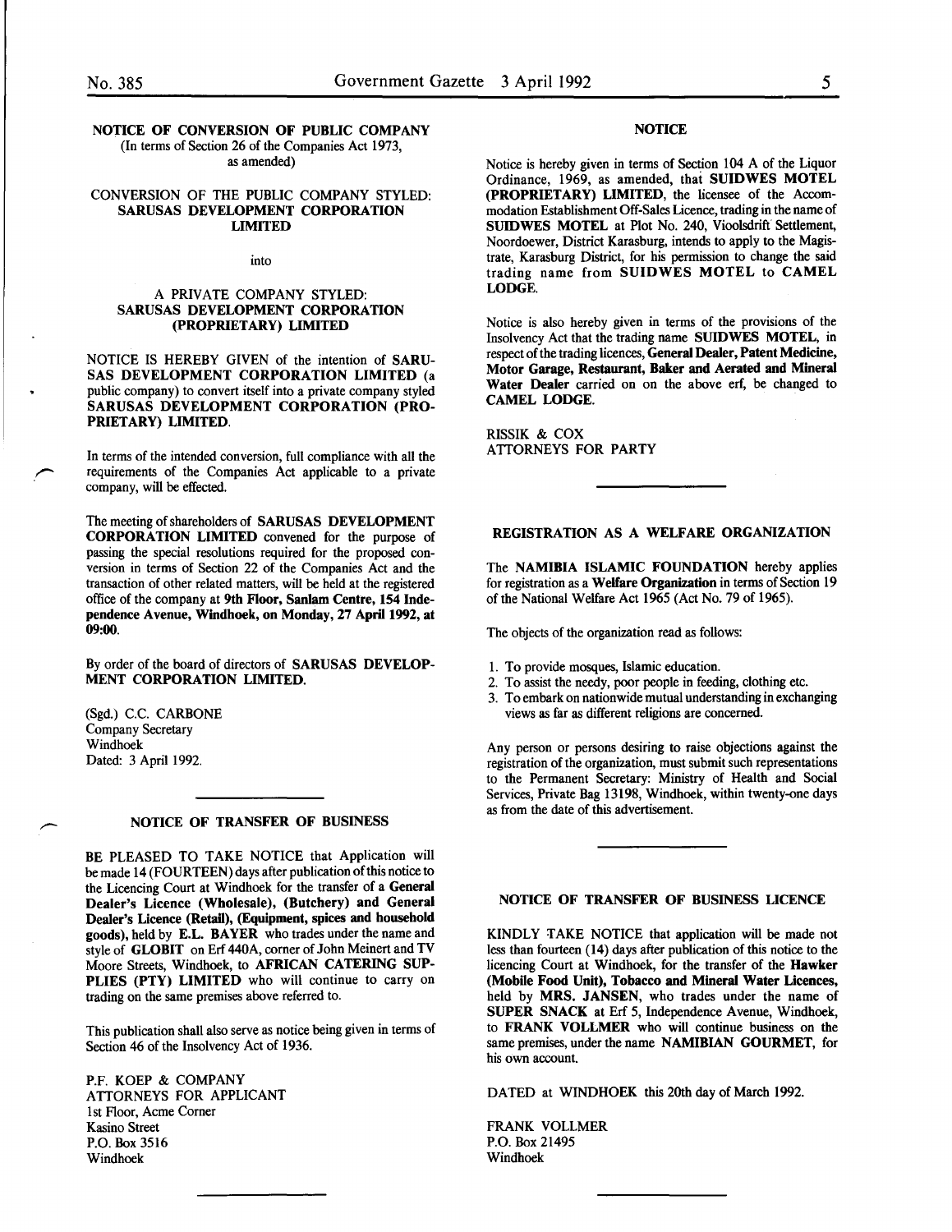-

#### THE ALIENS ACT, 1937

#### NOTICE OF INTENTION OF CHANGE OF SURNAME

I, WILLEM PIUS, residing at Erf 526, Katutura and employed as a driver with Namtrek, intend applying to the Minister of Civic Affairs for authority under section 9 of the Aliens Act, 1937, to assume the surname SHILONGO for the reasons that WILLEM is my guardian's surname and I want to use my father's surname SHILONGO.

I previously bore the name(s) WILLEM PIUS.

I intend also applying for authority to change the surname of my wife CORNELIA WILLEM and minor child(ren) MARTIN WILLEM born on the 25th October 1975; PAULUS WIL-LEM born on the 8th February 1978; JULIA WILLEM born on the 2 March 1982 and MERIAM WILLEM born on the 9th April 1983 to SHILONGO.

Any person who objects to our assumption of the said surname of SHILONGO should as soon as may be lodge his objection, in writing, with a statement of his/her reasons therefor, with the Magistrate of Windhoek.

(Sgd.) WILLEM PIUS Dated: 12 March 1992.

IN THE HIGH COURT OF NAMIBIA

In the matter between:

NAMIB BUILDING SOCIETY **Plaintiff** 

and WILLEM JOHANNES KOTZE Defendant

#### NOTICE OF SALE IN EXECUTION

In execution of a Judgement of the above Honourable Court in the above action, a sale without reserve will be held by the Deputy Sheriff, Mariental, at Erf 646 (portion of Erf 657), Koischas Road, Mariental, on 24 April 1992, at 10:00, of the undermentioned property:

| <b>CERTAIN</b>     | Erf 646 (portion of Erf 657), Koischas<br>Road, Mariental:                                                                                                                                                                 |
|--------------------|----------------------------------------------------------------------------------------------------------------------------------------------------------------------------------------------------------------------------|
| <b>SITUATE</b>     | In the municipality of Mariental<br>(Registration Division "R");                                                                                                                                                           |
| <b>MEASURING</b>   | 965 square metres:                                                                                                                                                                                                         |
| <b>IMPROVEMENT</b> | Shop with three storerooms, outside store,<br>office, two toilets and open verandah at<br>back:                                                                                                                            |
| TERMS              | 10% of the purchase price and the auc-<br>tioneer's commission must be paid on the<br>date of the sale. The further terms and<br>conditions of the sale will be read prior to<br>the auction and lie for inspection at the |

office of the Deputy Sheriff, Mariental and at the offices of the execution creditor's attorneys.

DATED at WINDHOEK this 19th day of March 1992.

DR. WEDER, KRUGER & HARTMANN W.H. DICKS ATTORNEYS FOR PLAINTIFF Nimrod Building Casino Street Windhoek

#### TRANSFER OF LICENCE

BE PLEASED TO TAKE NOTICE that application will be made at the next Special Sitting of the Licencing Court, Windhoek, for the transfer of the Restaurant, Tobacco, Mineral Water Trading Licences, held by JAN ADRIAAN VAN DEN BERG who traded under the name and style of APOLLO RESTAURANT on Erf No. 295, Windhoek, to PIETER ERLANK EBERSOHN who will carry on business for his own account under the same name and address.

This publication shall also serve as notice being given in terms of Section 34 of the Insolvency Act No. 27 of 1936.

(Sgd.) S.l. STEENKAMP MULLER & BRAND ATTORNEYS FOR APPLICANT John Meinert Street P.O. Box 2073 Windhoek

#### THE ALIENS ACT, 1937

#### NOTICE OF INTENTION OF CHANGE OF SURNAME

I, EPHRAIM KANJAA, residing at H 42/19, Katutura, P.O. Box 7826, Tel. 216111, Katutura, and being employed as a locksmith at Gorelicks Motors, Windhoek, Tel. 37700, intend applying to the Minister of Civic Affairs for authority under section 9 of the Aliens Act, 1937, to assume the surname MBAPUPUA for the reasons that I have been using the surname KANJAA of my mother which I still want to retain as my middle name.

I previously bore the name(s) EPHRAIM KANJAA.

I intend also applying for authority to change the surname of my wife PETRICIA P. TJIRAMBA to MBAPUPUA.

Any person who objects to our assumption of the said surname of MBAPUPUA should as soon as may be lodge his objection, in writing, with a statement of his/her reasons therefor, with the Magistrate of Windhoek.

(Sgd.) EPHRAIM KANJAA Dated: 19 March 1992.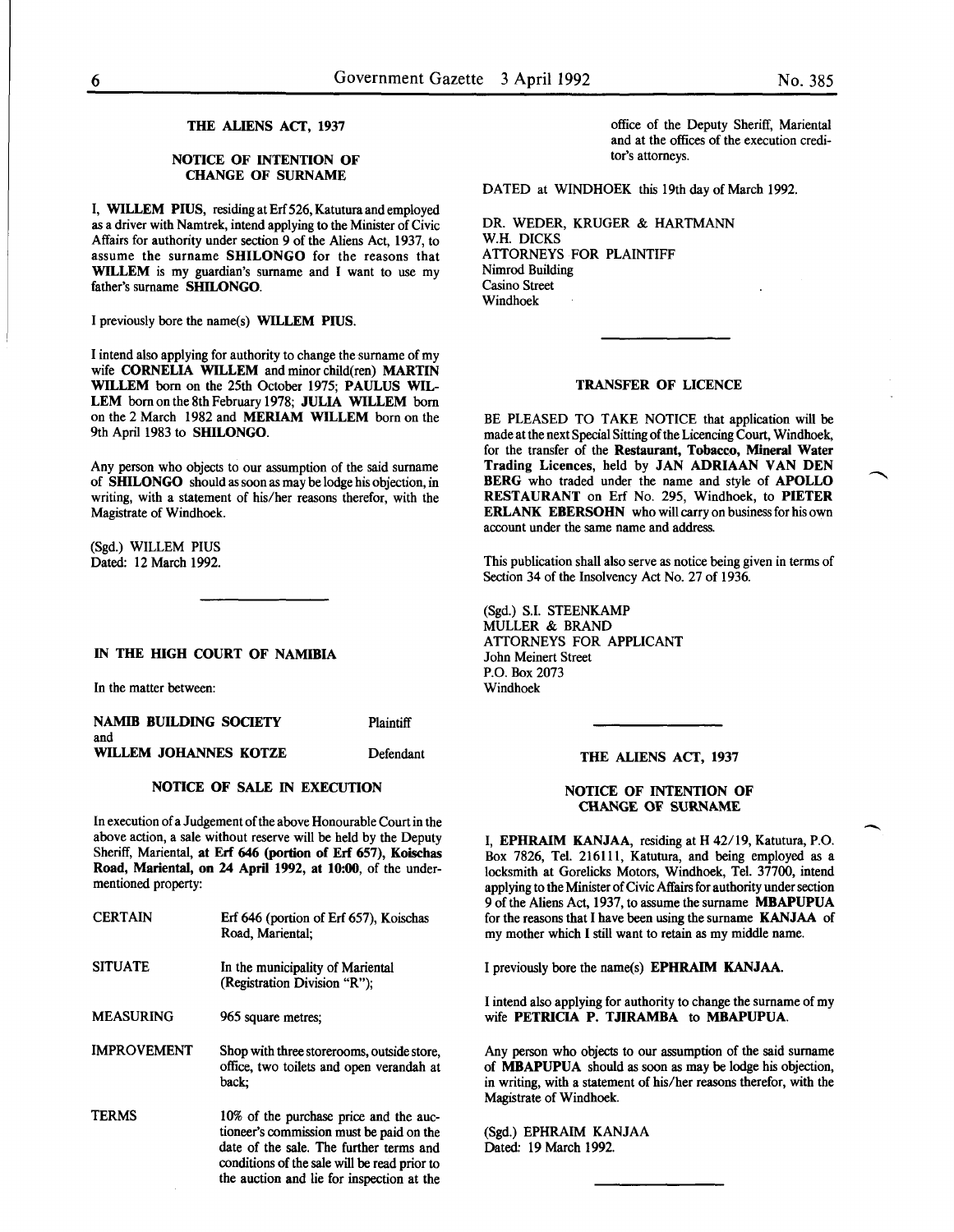HELD AT WINDHOEK In the matter between: SWA BUILDING SOCIETY CASE NO.: 7005/91 Plaintiff

| and |                         |           |
|-----|-------------------------|-----------|
|     | ADRIAAN PETRUS JANUARIE | Defendant |
|     |                         |           |

#### NOTICE OF SALE IN EXECUTION

In execution of a Judgement granted by the above Honourable Court, the following property will be sold by public auction by the Court Messenger for the district of Windhoek on Wednesday, the 22nd day of April 1992, at 10:00, at Erf No. 637, Khomasdal Township, (Extension no. 8), Windhoek.

| <b>CERTAIN</b> | Erf No. 637, Khomasdal Township<br>(Extension No. 8);          |
|----------------|----------------------------------------------------------------|
| <b>SITUATE</b> | In the Municipality of Windhoek<br>Registrations Division "K"; |

with all improvements thereon.

#### CONDITIONS OF SALE:

- I. The Sale is subject to the provisions of the Magistrate's Court Act No. 32 of I944, as amended, and the property will be sold "voetstoots" according to the existing title deed.
- 2. One-tenth of the purchase price shall be payable immediately after the Sale in cash, the balance together with interest thereon at 20% against transfer, which transfer shall be given without delay.
- 3. With improvements on the property although no warranty is given in this regard.
- 4. The complete Conditions of Sale will be read out at the time of the sale, and may be inspected beforehand at the offices of the Court Messenger, the SWA Building Society and Plaintiff's attorneys at Windhoek.

(Sgd.) E.H. PFEIFER FISHER, QUARMBY & PFEIFER ATTORNEYS FOR PLAINTIFF 2nd Floor SWA Buidling Society Building Post Street P.O. Box37 Windhoek

-

### IN THE MAGISTRATE'S COURT FOR THE DISTRICT OF WINDHOEK

HELD AT WINDHOEK CASE NO.: 10003/89

In the matter between:

ARK TRADING (PTY) LIMITED and JOHN ROBERT PLATT **Plaintiff** Defendant

#### NOTICE OF SALE IN EXECUTION OF IMMOVABLE PROPERTY

In execution of a judgement of the above Honourable Court in the above-mentioned suit, a sale will be held on Wednesday, 15 April 1992 at 11:00 at Erf 5547, Katutura (Extension No. 1), Windhoek of the under-mentioned immovable property of the Defendant:

| <b>CERTAIN</b>   | Erf 5547, Katutura (Extension No. 1);                                  |
|------------------|------------------------------------------------------------------------|
| <b>SITUATED</b>  | In the Municipality of Windhoek<br>Registration Division "K", Namibia; |
| <b>MEASURING</b> | 303 square metres;                                                     |
| <b>HELD</b>      | By deed of Transfer R1055/89.                                          |

The property shall be sold by the Messenger of the Court of Windhoek, subject to the Conditions of Sale that may be inspected at the Offices of the Messenger of the Court to the highest bidder on the Auction.

10% of the purchase price to be paid in cash on the date of the sale, the balance to be paid against transfer, to be secured by a Bank or Building Society or other acceptable guarantee to be furnished to the Messenger of the Court within 14 days after the date of sale.

The full conditions of the sale will be read out by the Messenger of the Court on the day of the sale but may be inspected at any time prior to the sale at the offices of the Messenger of the Court or at the offices of the Plaintiffs Attorneys.

DATED at WINDHOEK on this 6th day of March I992.

J.A. AGENBACH P.F. KOEP & CO. 1st Floor, Acme Comer Kasino Street Windhoek